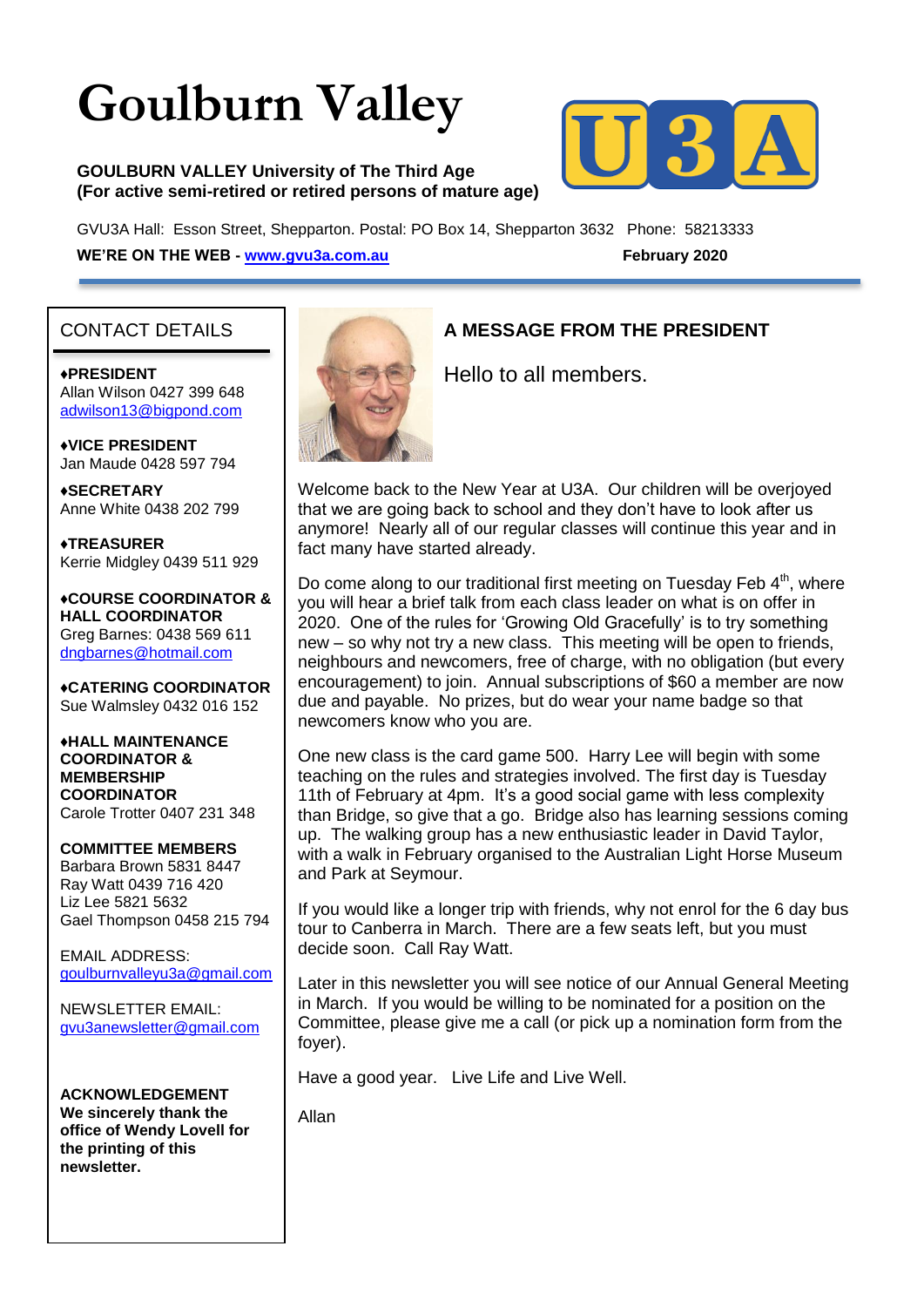## **SCIENCE MATTERS**

#### **Monday February 3 at 1.30 pm**

Nigel Liggins will continue his series of talks on **Chemistry in the Marketplace** with a focus on everyday chemicals around the home. Nigel is looking forward to meeting you all again.

The first session on February 3rd will refresh additives, their use in foods and consumer products and we will continue with the cosmetics from last year. Later sessions will deal with the garden shed (fuels, paints, solvents), plastics, fibres, yarns and fabrics, the swimming pool and the beach.

#### **Monday February 17**: **Artificial Meat: Its content, nutritional value and taste**

Anthropologists think that meat has been an important component of hominin diets for over 2 million years. They say that meat gave humans a concentrated source of energy and protein with the best balance of nutrients that allowed the evolution of our large brains and relatively small stomachs. We are thus one of the class of animals classed as omnivores. Forward to the 21<sup>st</sup> century and some people look at meat with suspicion because of concerns for animal welfare, low efficiency of feed conversion from grains to meat, or problems with greenhouse gas (methane) emissions from cattle and sheep.

This represents a business opening for artificial meat. The 'Impossible' and 'Beyond Meat' burgers may now be purchased in our supermarkets and fast food shops. What are they made from, how are they made and what is their nutritional value? Most importantly, do they taste like meat? This is the subject of the first science talk for 2020. I hope to have some cooked samples for a blind taste test.

**The March 16** meeting will be presented by Professor Bill Hutchinson from Edith Cowan University, WA, who will talk on the **Theory and Practice of Modern Organised Deception** (as in propaganda, psychological warfare, information warfare and cyber-deception).

**Contact**: Allan Wilson 5822 1474

# **BAND and UKULELE**

We are looking for members who would be interested in forming a U3A band. John Canty already leads Uke3a Shepparton and is aware there are a couple of U3A members that play other musical instruments. Beginners Ukulele classes will be Mondays 11.45, starting on Monday February 10<sup>th</sup>.

If you are interested in joining this band email Greg Barnes on [dngbarnes@hotmail.com.](mailto:dngbarnes@hotmail.com)

## **ITALIAN**

On Thursday February 6th the two levels of Italian classes will begin for 2020. Christine Wilson will take the Introduction to Italian Language class at 9am. This class is designed for people who have no previous experience of the Italian language, but there are several people who like to attend this class and use it for revision. (We may create another branch off this group.) We are looking for second hand copies of **Ci siamo** which unfortunately have become expensive to buy new.

At 10 am Lelia Amadei will lead the more advanced class which has been running for several years now. New people are very welcome to join either or both of these groups. We enjoy all the lessons and have a social get-together at the end of each term.

Christine Wilson (Coordinator) Ph. 5822 1474 Mob. 0428 399 648

## **FRENCH**

French Classes will begin again on 28 January.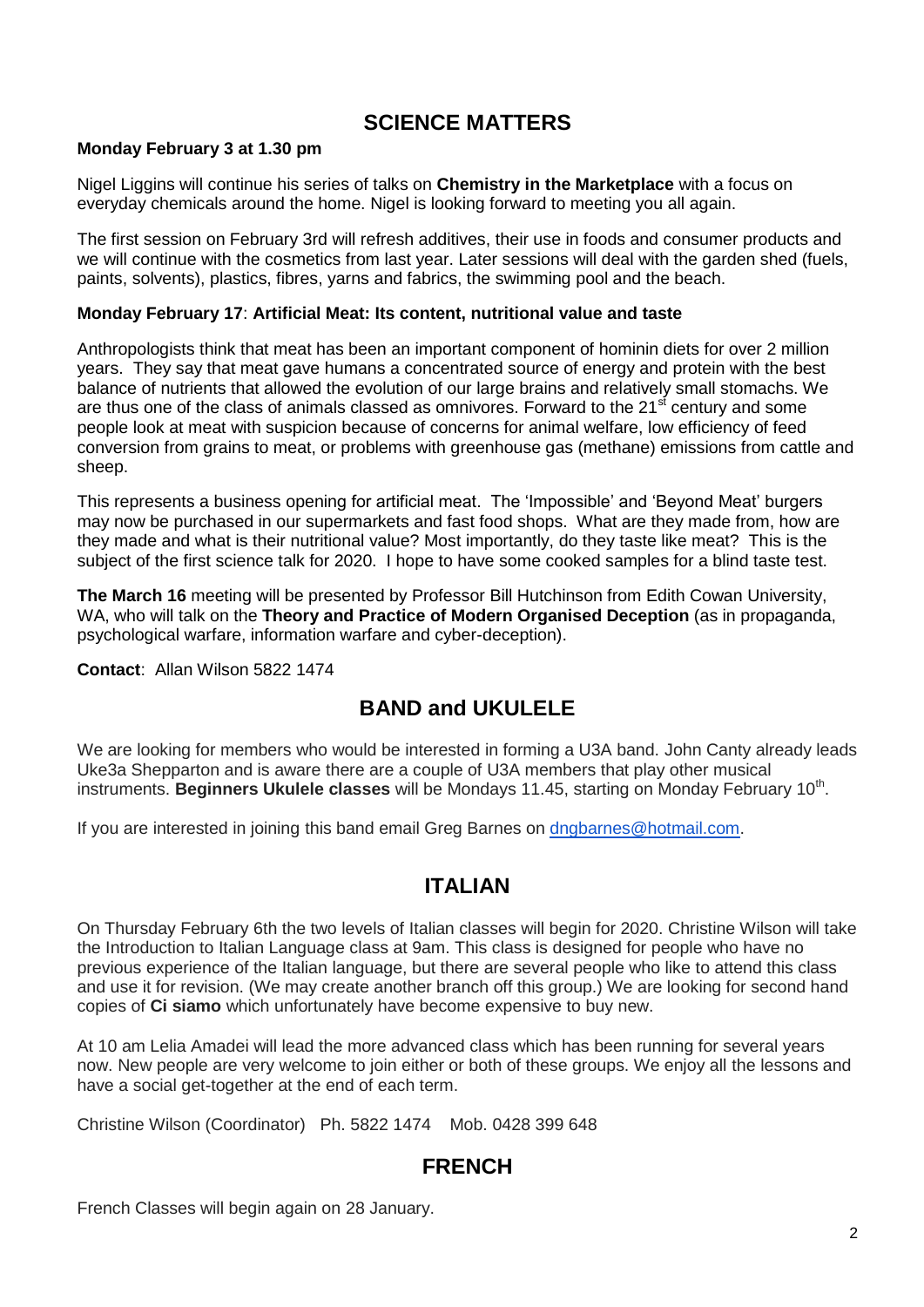# **CREATIVE ARTS**



Our Group finished 2019 with a lovely Christmas afternoon tea and having the festive spirit enlivened by Carol Evans' many costume changes! (See photo). We shared a fun present 'lucky dip', and finished off with a small contribution towards rural fire relief.

This year we will continue with our own projects while exchanging techniques, ideas and chatter. We are always looking for new ideas to expand on our skills.

Any new members are made most welcome. We meet every Tuesday, from 1pm until 4pm. We look forward to seeing you.

Co-ordinator: Sonja Muir 04 2150 9313

# **BRIDGE**

We play bridge 3 times a week at U3A. Monday night (7-11pm), Wednesday afternoon (1-4pm) and Saturday (1-5pm). We are a very friendly lot, and always happy to welcome new players. Bridge is great for anyone that enjoys a game of cards with friends.

Nick and Derek will run classes for new players starting on Wednesday 11 March between 7-9pm. Classes run for 4 nights and teach the basics of bidding and play using set hands. We will continue playing with the new players on a Wednesday night, so the group can continue to fine tune their newly acquired skills until they feel are ready to join a regular session.

If you would like to play bridge, please contact Derek Poulton (0418 559 263 or [dcp.klp@gmail.com.](mailto:dcp.klp@gmail.com) Further information can also be found on the bridge club web site [https://sheppartonbridgeclub.wixsite.com/2014.](https://sheppartonbridgeclub.wixsite.com/2014)

In other bridge news Seb Wright, who began playing with Nick and Derek at U3A two years ago, has qualified for the Australian National Junior bridge squad. Derek has joined the Victorian Bridge Association Council and will represent Victorian country bridge clubs.

# **WALK AND TALK**

On Wednesday February 12 Tony Palma will lead our Walk and Talk at Seymour. Please meet at U3A carpark at 8.30pm for a 8.45 start in shared transport. Bring morning tea and lunch. Wear suitable footwear. New members will be very welcome

Our January walk was along the walking track from Aqua Moves to the Queens Gardens for morning tea. We returned via Welsford Street and the High Street underpass, then rejoining the walking track to Aqua Moves. Thanks to Tony for transporting our bags for morning tea

David Taylor 5822 0872 Mob. 0412 802 427

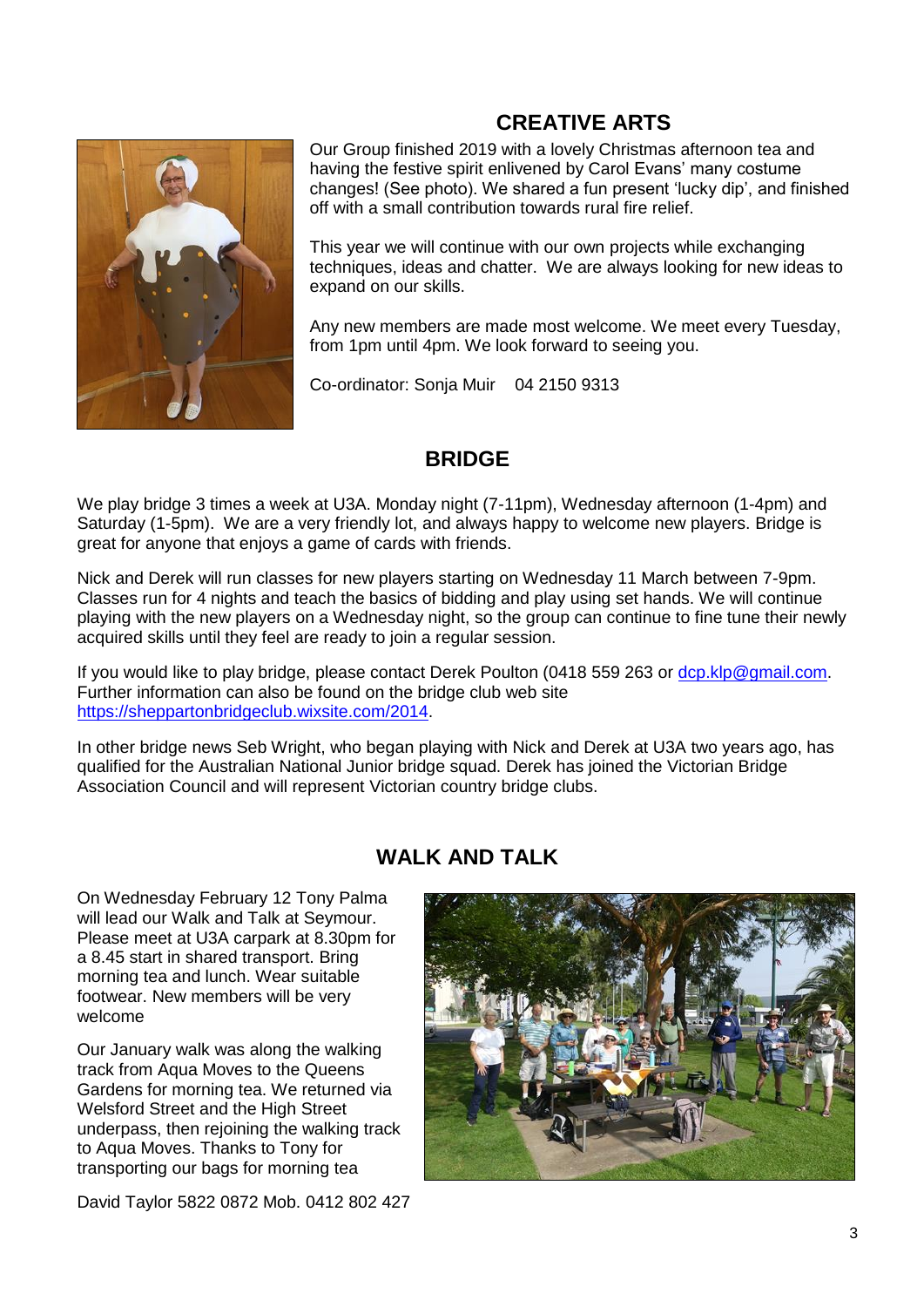# **NATURAL RESOURCES & REGIONAL DEVELOPMENT**

#### **FRIDAY, FEBRUARY 7, 10am U3A Hall**

**GUEST SPEAKER**; SAM BIRRELL, CEO Committee for Greater Shepparton

**SUBJECT**; Murray Darling Basin Plan implications for Shepparton

#### **FRIDAY, FEBRUARY 14, 10am U3A Hall**

**GUEST SPEAKER**; Dianna McDonald, Household Research / Climate Change Coordination, Dept. Sustainability and Environment Victoria.

**SUBJECT**; Climate Change and Health – social research to measure awareness and knowledge among the Victorian public and our health care professionals.

John Dainton ph.5821 3881 or mob. 0417 549 502

# **OPERA APPRECIATION**

February is a busy month for screenings of quality opera with 2 operas being presented at the Wangaratta cinema.

The traditional opera Madama Butterfly (Puccini) is showing on Sunday February 2 and the modern Opera Akhnaten (Philip Glass) (see picture) is showing on February 16.

For further information, or to go on the Opera email list, please contact Madeline Dyer on 0417 580 025, [dyerm979@gmail.com](mailto:dyerm979@gmail.com) The first information email will be sent next week.

New members are welcome by contacting Madeline. Rides over to Wangaratta can usually be organised. Our expeditions are often longish and you can usually



cross off most of Sunday by the time we travel and see a longish film; however. The quality of the films and theatrical events is amazing and the hours fly.



# **TAI CHI**

The Tai Chi program will return on Friday 31 January starting 4pm until 5pm. We will be starting a new program as well as practising what we already learnt last year. If you have any questions phone Barb on 0428 252 494. New members will be very welcome.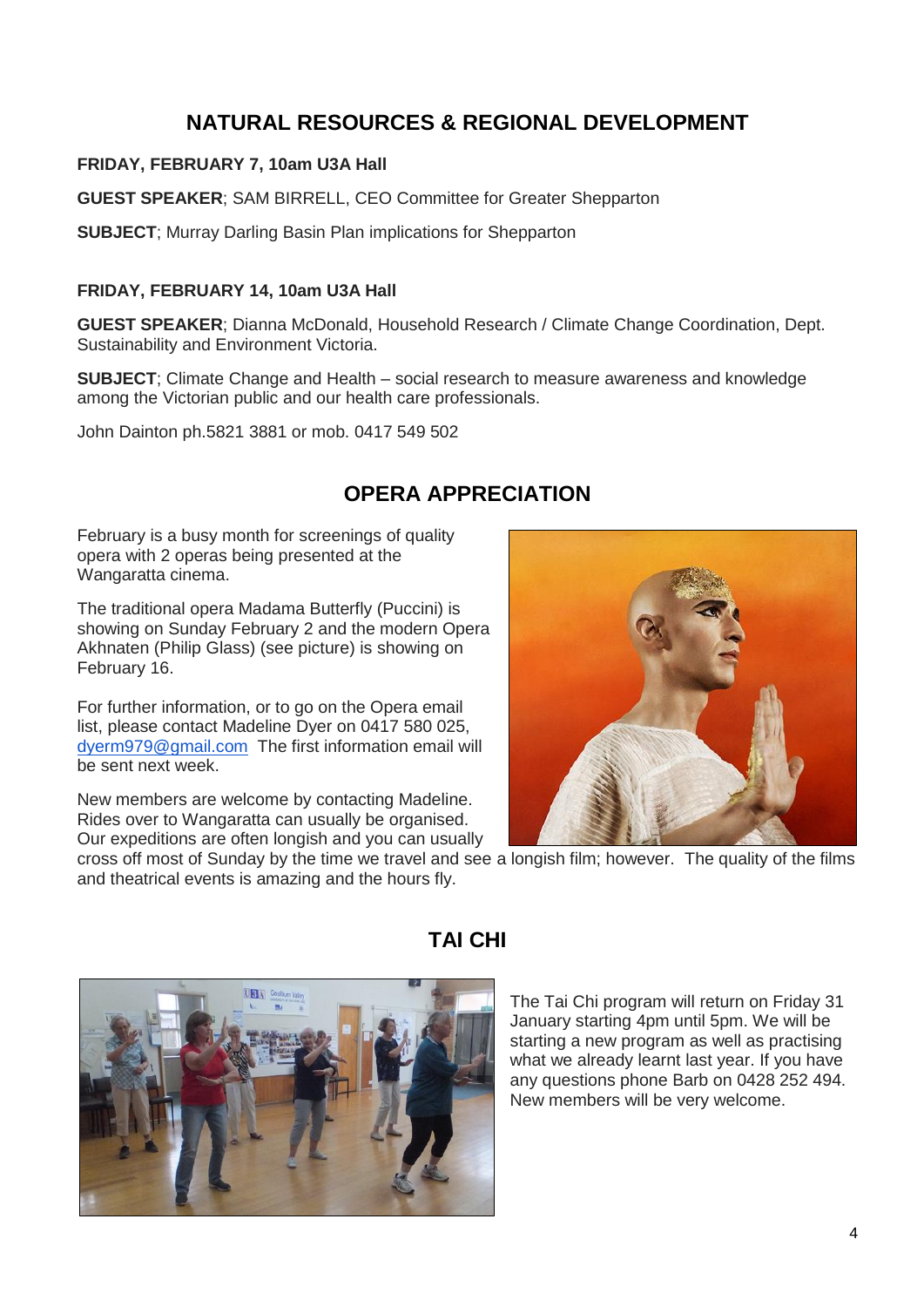# **WRITING4PLEASURE**

Our Christmas breakup at the November meeting was well attended. We all enjoyed the varied stories along with the scrumptious food. Let's hope everyone is well rested after the festive season and brimming with interesting ideas for forthcoming stories/poems, as we settle into 2020. Our group had a January meeting and the writing topics were: HOW WILL I COPE and THE NEXT BIG THING

We, at the WRITING4PLEASURE group, extend a warm welcome to any members who feel they would like to join us and have a go at writing. We meet on the **THIRD THURSDAY** of each month, **1 to 3.30pm, at the Shepparton Library meeting room**.

Each month, a different member of our group provides two topics for us to use in a story or poem. We keep the word count to approximately **500 words** or less. This enables each member to read their story on the day.

#### **TOPICS FOR FEBRUARY: IF ONLY** and **THE HEART OF AUSTRALIA**

A small donation of \$2 per meeting/per member will continue and go towards the cost of printing our end of year book.

**QUOTE for the month:** *- "Great is the art of beginning, but greater is the art of ending."*

#### *- Henry Wadsworth Longfellow.*

Lyn Austin Phone - 0468 312 602

## **COMMUNICATING WITH COMPUTERS**

Computer sessions will commence on **Monday 3 February.**

Lessons are based on individual needs. This might include just coming to grips with the basics, creating documents/spreadsheets (Word/Excel), organising your computer (creating and sorting folders). importing and organising photographs, creating presentations (Powerpoint), online shopping (eBay /Gumtree / PayPal).

Requirements:

Have something to learn and a bit of patience as we may have up to 6 people per class. If you have a laptop, bring it. If not, desktop computers are available to use. Classes cater for Windows and Apple iOS operating systems.

There will be three sessions each Monday: 12:30 - 2:00, 2:00 - 3:30 and 3:30 - 5:00.

David Muir 0414 881 369

# **BOOK GROUP 1**

This enthusiastic group of readers meet every Thursday at 10.30am at the hall. We discuss the book each week but the only requirement for attendance is the final Thursday of each month when the book is discussed in detail and the book for the next month is distributed.

The books we will read in 2020 were chosen by the group towards the end of 2019. We have 2 vacancies in the group so if you feel you would like to become involved please ring Gail on 5821 1315 or 0400 531 856.